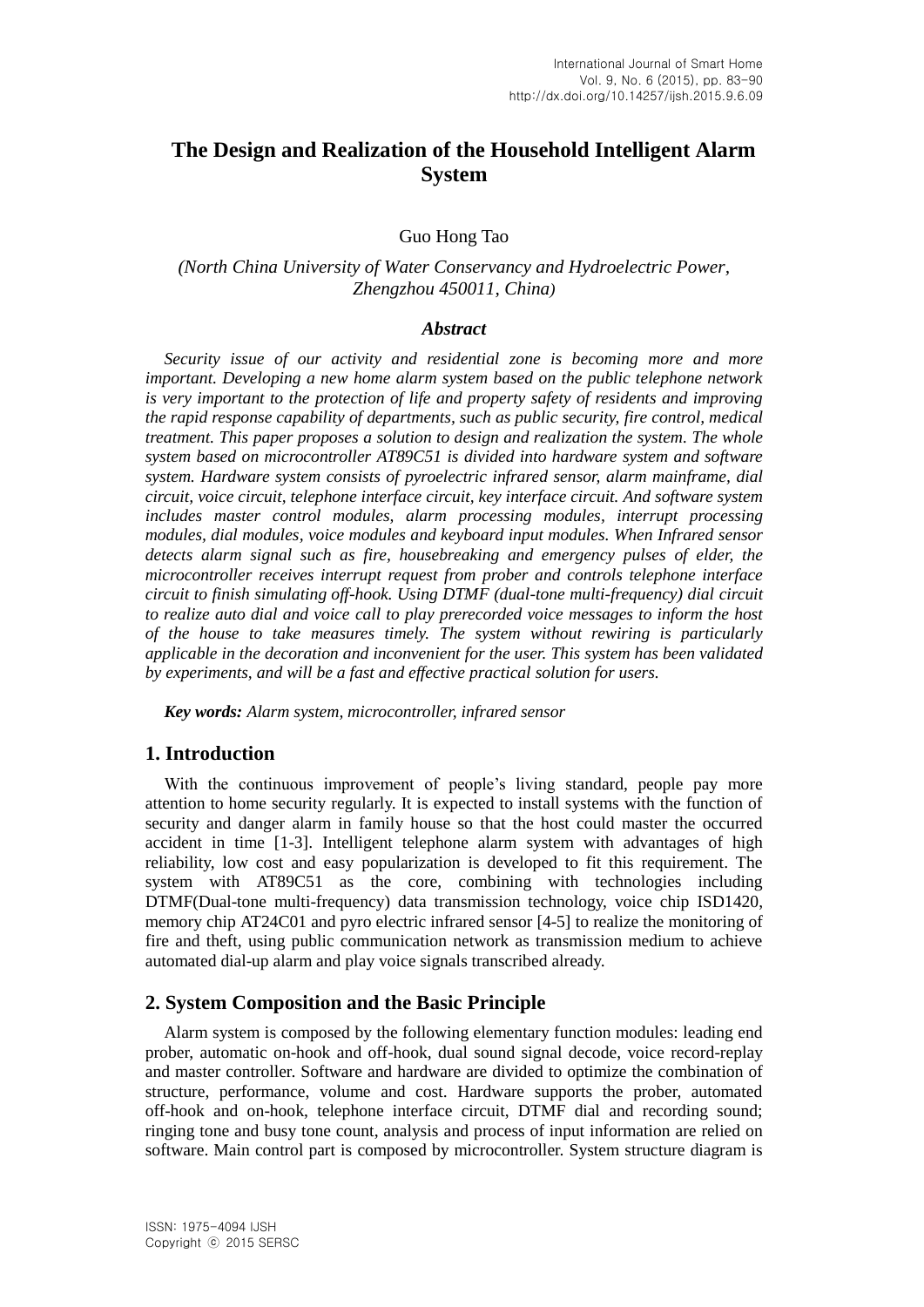#### shown in Figure 2.1.

Prober finishes the monitoring for pyroelectric infrared signal of human body and data acquisition, A\D converter, comparative judgment. It will export alarm switching signal to autoalarm mainframe when the actual parameter reaches the setting alarm numeric。

microcontroller (AT89c51 used in this system) as the central device and "heart" of the whole system, receives the alarm signal, controls and coordinates the proper functioning of functional modules.

Importing prestored phone numbers of users by keyboard, storing original parameters and important information of system in EEPROM (Electrically Erasable Programmable Read-Only Memory).



**Figure 2.1. System Architecture**

Dial circuit uses the coding integrated chip MT8888 of company MITEL to transmit phone numbers, and matches with microcontroller to monitor signal tone of telephone wire. Voice circuit adopts high fidelity RP (record playback) integrative speech chip ISD1420 of company ISD in America to prestore the voice prompt, record and transmit corresponding voice prompt according to the situation.

Alarm prober should be installed in the place that needs precaution. Usually, in dormant state while in protective state when the users start the control monitor and prober when they are out. As long as someone goes by the detection range, alarm prober will send out alarm (suspend) signal at once, autoalarm mainframe notarizes after receiving the events (polling interrupted signals repeatedly) and reads corresponding alarm call number from EEPROM (Electrically Erasable Programmable Read-Only Memory), if no errors, then dials the ordered number (phone number, office number) to make long-distanced dial alarm by dual tone multiple frequency dial-up chip. After the off-hook, autoalarm mainframe enables the voice circuit and passes on the ordered voice messages through telephone wire.

# **3. System Hardware Circuit Design**

Pyroelectric infrared prober , alarm mainframe, dial circuit, voice circuit, phone interface circuit, button interface circuit make up the whole system.

#### **3.1. Pyro electric Infrared Prober**

Pyroelectric infrared prober transforms infrared ray getting from moving human body into low-frequency electrical signals associated with the velocity of movement, distance and direction. By using pyroelectric infrared sensing, signal processor BIS0001 can test stealing signal.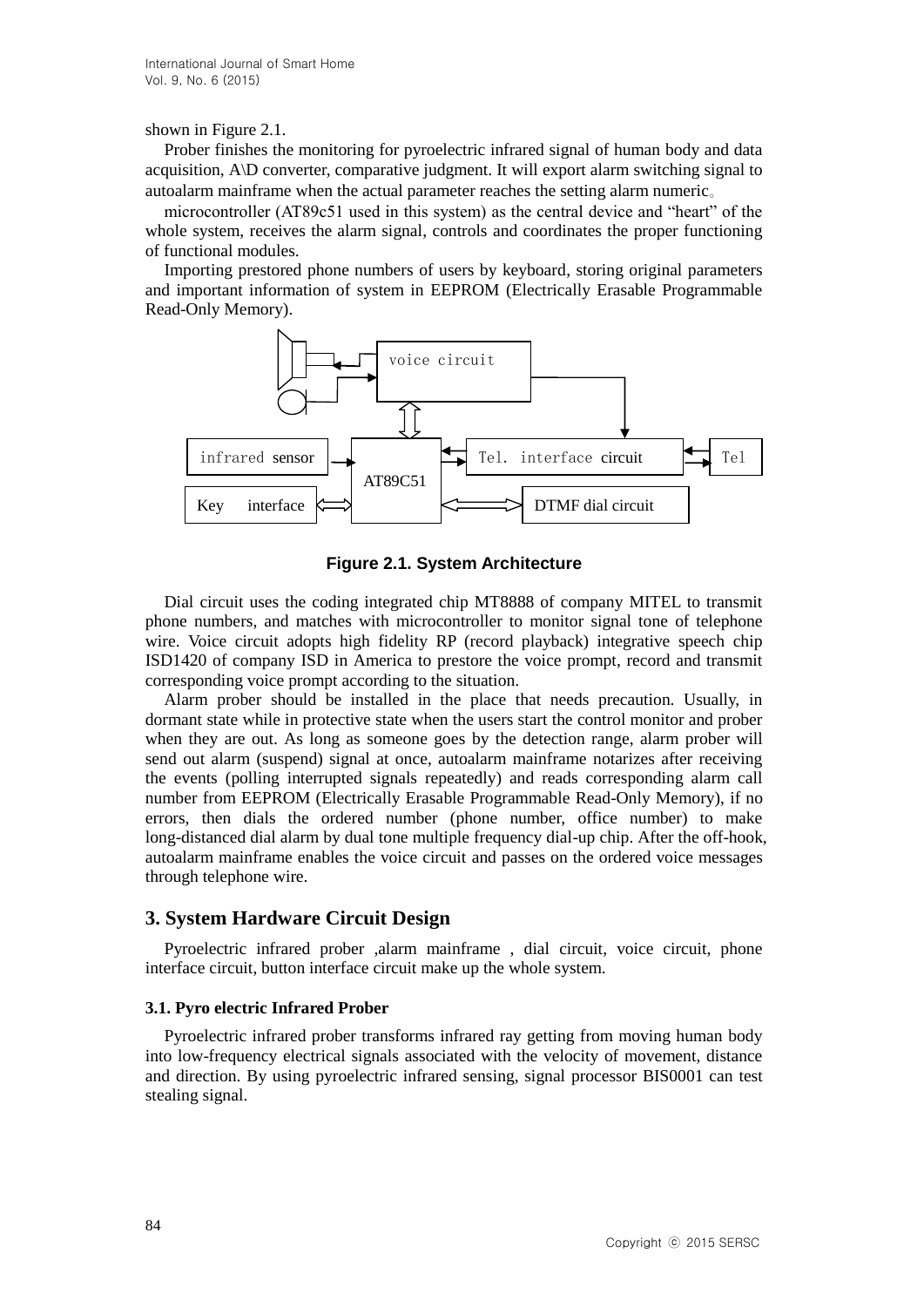#### **3.2. Alarm Host**

The mainframe of alertor is composed by microcontrollers AT89c51 and 8255A. Interface PO is the data bus, linking with the 8255A and MT8888. DTMF signal and voice signal switch by linkage of P1.6 and dial voice circuit, P1.6 connects with playback PLAYL/ of IAD1420 voice chip, low level valid.P1.7 stimulates off-hook and on-hook control, implement system and work switchover of substation.

P2.0 and RSO (railway sorting office) of MT8888 are joined to choose internal memory.P2.1, P2.2 and A0, A1 address wire, P2.5 and spot alarm bell are together, P2.6 and P2.7 are separately linked with CS gate of 8255A and MT8888.TI port links with IRQ/CP of MT8888 to count the number of monitoring phone voice square signals, INTO port and infrared prober output end connect in negater to receive alarm signal and interrupt. WR, RD and that of MT8888, 8255A are together to command the read of MT8888, 8255A.

#### **3.3. Dial Circuit**

MT8888, a strong DTMF dispatch and reception device with Intel microprocessor port, is useful for paging, interchanger and debit card system, mobile and digital communication, interconnected dialer and computer. Main functions: (1) intact DTMF transmit and reception;(2) super-speed Intel microprocessor port;(3) work for automatic frequency burst mode; (4)adjust guard time; (5) calling tone detected-30dBm.

The interface circuit of MT8888 and microprocessor AT89c51 of the system are as shown in figure3.1.Its receiving unit adopts single-ended input, consisting of R1, R2 and C1, input voltage gain is  $R2/R1=1$ , by changing R2 can adjust gain of input signal; C5, R3, C2 and X1 make up the sending unit; R4 and C3 form the control section. DTMF IN, DTMF OUT link with the phone interface circuit. Pins like /WR, /RD separately connect with that of microcontroller to control read-write of the chip. ROSR (read-only-storage) pin and P2.0 are together to finish the chosen internal memory.

#### **3.4. Voice Circuit**

The system uses the ISD1420 speech chip of the company ISD of America. ISD1420 is a high qualified single voice record-replay circuit, which is made up with oscillator, voice store unit, pre-amplifier, AGC (automatic gain control) circuit, anti-interference filter, output amplifier. Voice circuit should finish prerecording, storing information, and playing voice while put through.



**Figure 3.1. Mt8888 Interface Circuit**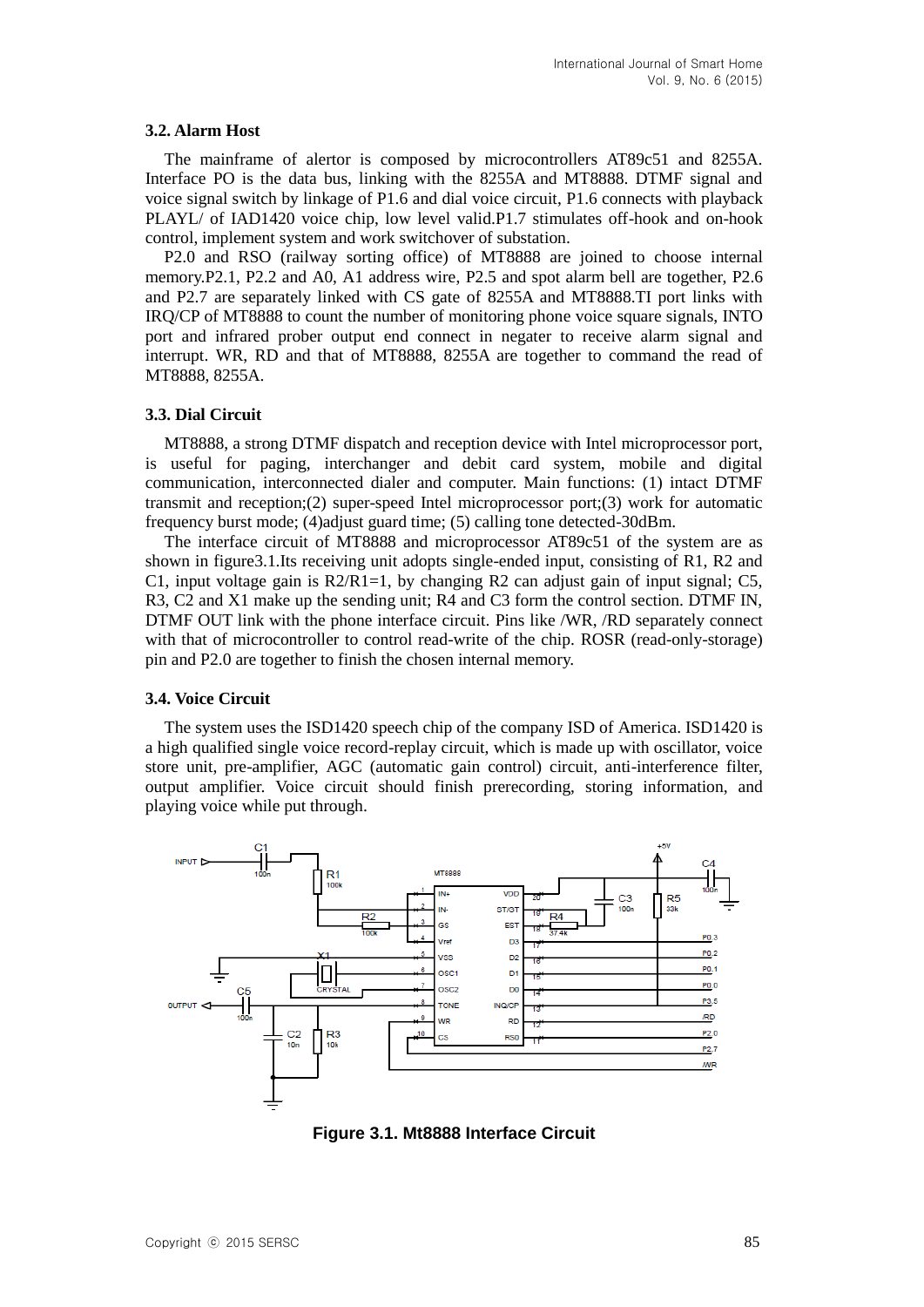### **3.5. Telephone Interface Circuit**

Schematic diagram of phone interface circuit in the system is shown in figure 3.2.

To ensure the normal sending of DTMF signal of dial circuit and normal broadcasting of voice signal of voice circuit, polar protection circuit constituted by diode bridge circuit, must be added in interface circuit.

According to the standard of mobile access by ministry of posts and telecommunications, direct current resistance should be less than or equal to 300R in off-hook, so stimulating off-hook and on-hook operation can be done by directly joining a high power resistance of 200R with polar protection circuit. Relay J2 actuation and Voice circuit work together to connect. In order to reduce systematic power dissipation, relay with high sensitivity and  $+5v$  working voltage are chosen. Dial and voice circuit can connect with phone interface circuit via 1:1 isolation transformer to improve anti-interference of sound signal.



**Figure 3.2. Telephone Interface Circuit**

#### **3.6. Key Interface Circuit Design**

Keyboard as a main part of microcontroller application system is an obbligato input mode in man-machine interaction. It can finish inputting data and transferring command to microcontroller, inputting information by using the connection and break of mechanical contact. A key as a switch actually, using two 1/0 linear connection to judge the on-off state, this alertor has twelve keys, ten numeric keys, # and \*.we use 3X4 keyboard and seven 1/0 line. The system expands inlet/outlet 8255A because of the limitation of 89c51 itself.3X4 links with the PC port of 8255A, C port PCO-PC3 as the line-scan output, C port PC4-PC6 as linear input, low level valid.

## **4. Software Design**

Autoalarm adopts modular design, divided into master control modules, alarm and interrupt processing modules, dial, voice and keyboard input modules in the software part, MCS-51 assembly language in the programming.

#### **4.1. Main Program Design**

There is a 100ms delay of microcontroller at first to make each pin restore after connecting power source. During initialization, the single chip opens external interruption 0 to restore each zone bit, and then scans that whether keyboard is pressed or not, operating relevant key disposal subroutine if pressed, continues to scan after disposition, and waits for the interrupt made by dangerous cases. Once such cases happening, interrupt service subroutine will perform its duty.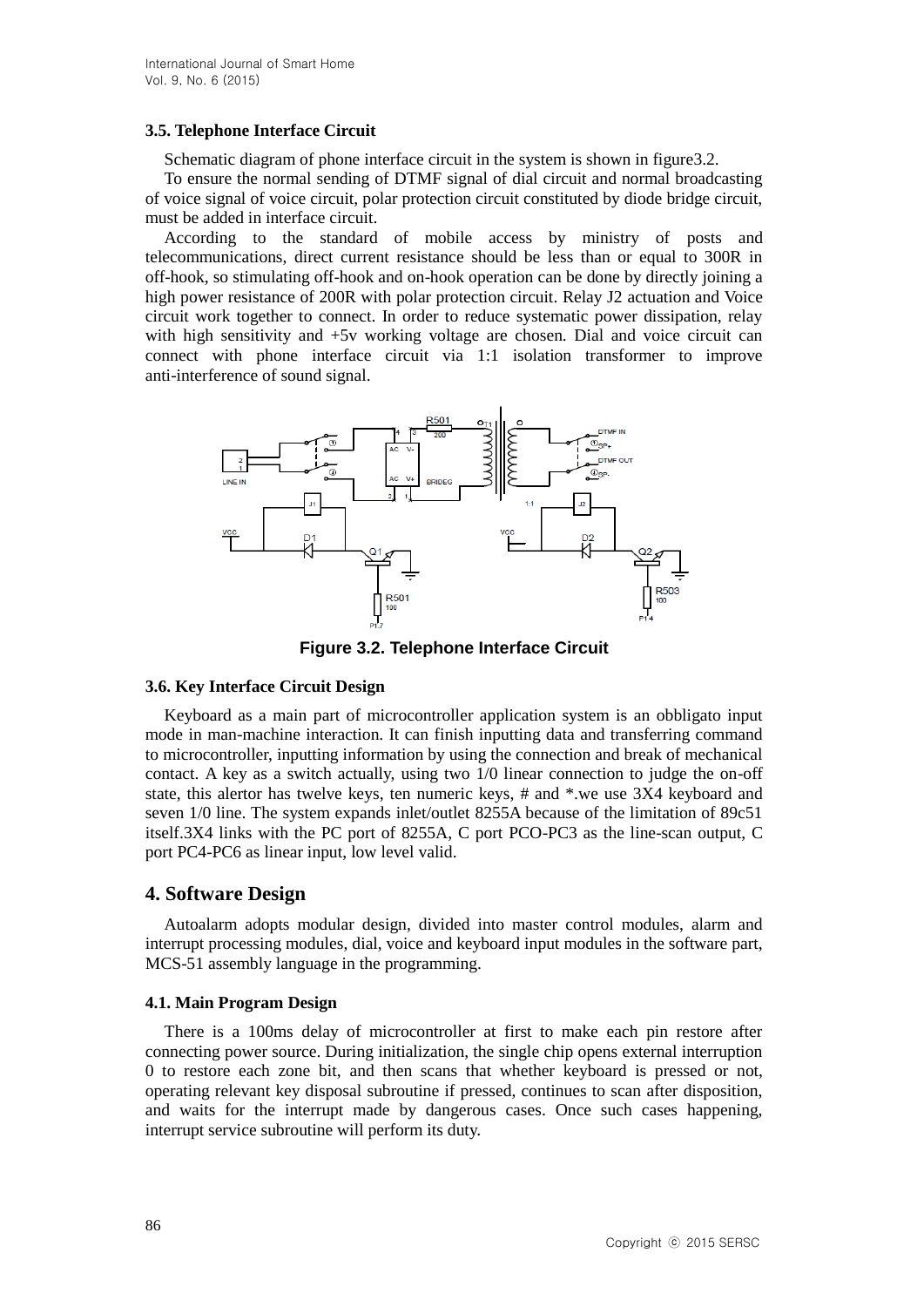#### **4.2. Interrupt Service Subroutine Design**

INTO foot of microcontroller is linked to burglarproof infrared sensor. In running period, main program initializes at first by opening the external interruption 0,then produces interruption and shifts to interrupt processing subroutine if dangerous cases happening. Two situations may lead to false alarm, first, infrared detection is easy to suffer external disturbance; second, our activities indoors may cause it for ignorance of disarming. In order to prevent such mistake, interrupt processing subroutine makes a delay to judge stealing and remove external disturbance for infrared detection and false alarm made by host's activity. If no stealing, then returning; if having stealing and missing disarming key, operating alter processing subroutine.

#### **4.3. Alarm Processing Subroutine Design**

Alter processing subroutine controls off-hook, tone judgment, dialing, voice weft sending, on-hook. Firstly, subroutine for off-hook is called to simulate off-hook and delaying to stabilize system. Then, subroutine of detection and judgment is called to distinguish dial tone. When there is no dial tone, subroutine on-hook will be called to call subroutine off-hook again after delaying for some time. When there is a dial tone, subroutine dialing will be called to dial the phone of host and then to analyze the tone on the caller side by invoke subroutine of detection and judgment. As for subroutine dialing: when the tone of caller side is busy tone, subroutine on-hook will be called and after a timer delay subroutine off-hook will be called. When ring-back tone can be heard on the caller side, subroutine of dialing will judge whether or not the callee is off-hook by calling subroutine of detection and judgment. If ring-back tone last more than 48 seconds, subroutine on-hook will be called, and then subroutine off-hook will be called after a time delay. If ring-back tone terminated in 48 seconds, a prerecorded alarm voice will be replayed by routine of calling voice, and at the same time subroutine of on-hook will be called. At last the next number will be dialed. This way all the numbers prestored will be dialed. All steps above will be repeated 3 times, before the program returns.

#### **4.4. Signal Detection And Judgment Modular Programming**

In order to detect tone, MT8880 need to be set as call processing mode, namely CP mode. Using this mode can MT8880 detect all tones, such as dial tone, busy tone, and ring-back tone. All tones belonging to 450Hz center frequency and 250Hz bandwidth can receive square wave signal representing tone from Schmitt trigger through filter selection and high-gain comparator amplitude limiting, and output in IRQ/CP port. Microprocessor analyzes calling process in IRQ/CP port. According to the standard of SPC (stored program control) exchange, dial tone adopts 450Hz continuous sine wave, its positive-negative error is 25Hz; busy tone and ring-back tone all use 450Hz sine wave, lasting 0.35s and 1s in on and off status. So we can judge the tone by counting exporting square wave of IRQ/CP foot according to this schema.

#### **4.5. Voice Modular Programming**

ISD512, a high qualified monolithic voice record-replay circuit produced by America ISD company, with the help of direct emulation storage technology (patent of ISD company) to realize recordings' deposition into permanent storage unit, offers zero power information storage and finish the reappearance of original voice. Microcontroller P2.3 controls playback, P2.3 changes from high level to low level, begins playback when it touches the playback foot of ISD1512, then it changes to high level to finish playback after 5 seconds. After that, system changes to the next status for another two times, and then eliminates alert zone bit. After all the above steps is done, system returns.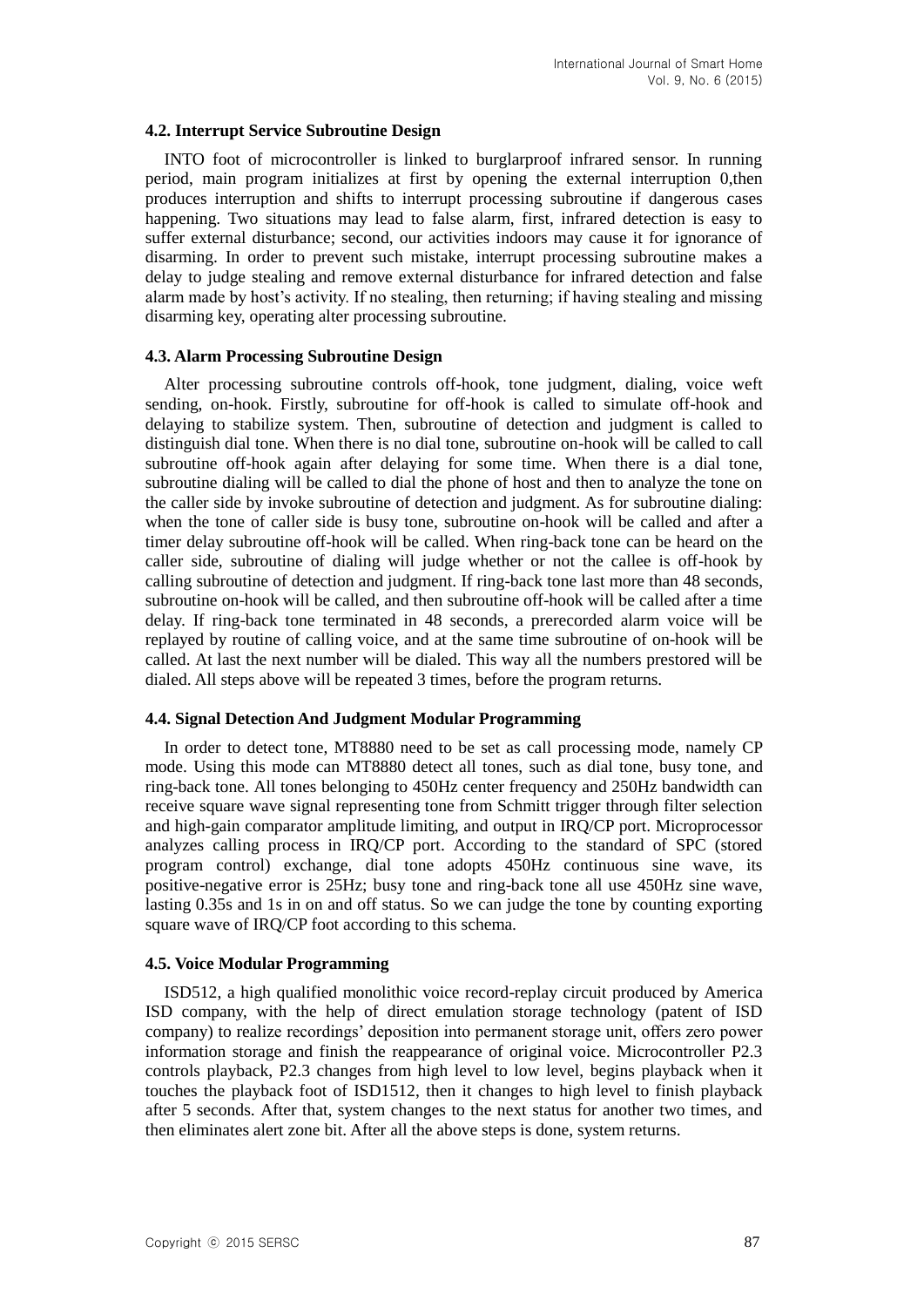## **4.6. Dial Modular Programming**

Firstly initializing MT8880 and setting it as BURST schema; then dialing one after another until done. Setting MT8880 as DTMF schema when using autodial and working in unexpected way.

Initializer is as follows:

INT-MT8880: MOV DPTR, #7F00H MOVX A, @DPTR ; Read Status Register MOV A, #00H MOVX @DPTR, A MOVX @DPTR, A ; Write a control register MOV A, #08H MOVX @DPTR, A MOV A,#00H MOVX @DPTR,A MOVX A.@DPTR RET

### **4.7. Keyboard Modular Programming**

Keyboard modular program mainly finishes the verification and disposition of keys.

Keyboard, by which can finish inputting data and transferring command, is a critical component in microcontroller application system and an obbligato input mode in man-machine conversation. This alarm keyboard has twelve keys, ten numeric keys and two function keys  $(*,#), *$  is for setting monitor command and withdrawing monitor command (negation EXO), # is for changing phone numbers stored in AT24C01.Keyboard formed to four rows and three ranks, first rank, from top to bottom are 1,2,3,4; second rank, 5,6,7,8; third rank, 9,0,#,\*.scanning \* at first, if \* is not pressed, continuing to scan #;if pressed, executing organizing or withdrawing a monitor, then scanning  $#$  when finished. If  $#$  is not pressed, system returns directly; otherwise subroutine GH will be called before return. The function of subroutine GH is to change phone numbers in AT24C01.

# **5. Experiment**

## **5.1. Experiment Design**

Conduct an imitate experiment on hardware and software unit in laboratory, if normal, then coming the real test on the whole alarm system at home. We can choose four different places to install probes orderly (Pyroelectric infrared probe) to conduct the experiment at home. The entrance was used as the first place (recorded as A), the near window as the second place (recorded as B), the drawing room as the third place (recorded as C), and the bedroom as the last place (recorded as D). After probes (2 meter tall) were installed, 3 different distances was chosen. Three different locations with the same distance were chosen as the detected people's location to experiment. We chose three different persons as the objects in the same detected place to have the experiment.

## **5.2. Experimental Result And Analysis**

The specific experiment result is showed in table1.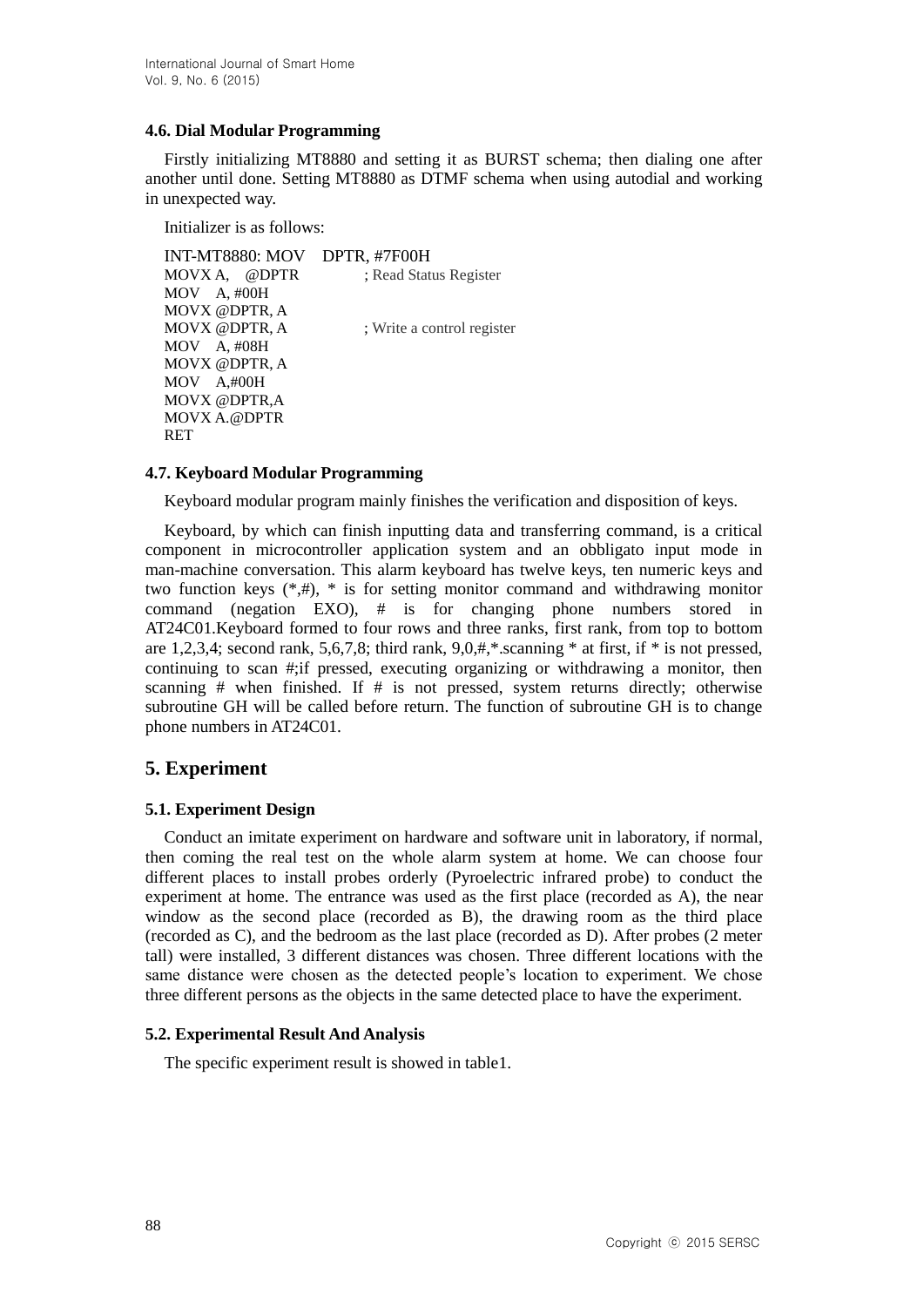| install probes<br>places to | 2m    |                                                  |                            | 4m    |                                  |                        | 6m    |                                                   |                               | 8 <sub>m</sub> |                                                   |                        |
|-----------------------------|-------|--------------------------------------------------|----------------------------|-------|----------------------------------|------------------------|-------|---------------------------------------------------|-------------------------------|----------------|---------------------------------------------------|------------------------|
|                             | times | accessful<br>Number<br>$\ensuremath{\mathsf{P}}$ | rate (%)<br><b>Success</b> | times | successful<br>Number<br>$\rm{P}$ | rate $(96)$<br>Success | times | successful<br>Number<br>$\ensuremath{\mathsf{P}}$ | rate $(96)$<br><b>Success</b> | times          | successful<br>Number<br>$\ensuremath{\mathsf{D}}$ | rate $(96)$<br>Success |
| $\mathbf{A}$                | 9     | 9                                                | 10<br>$\overline{0}$       |       | 9                                | 10<br>$\overline{0}$   |       | 9                                                 | 10<br>$\overline{0}$          |                | 9                                                 | 10<br>$\overline{0}$   |
| $\boldsymbol{B}$            | 9     | 9                                                | 10<br>$\boldsymbol{0}$     |       | 9                                | 10<br>$\boldsymbol{0}$ |       | 9                                                 | 10<br>$\theta$                |                | 9                                                 | 10<br>$\boldsymbol{0}$ |
| $\mathcal{C}$               | 9     | 9                                                | 10<br>$\boldsymbol{0}$     |       | 9                                | 10<br>$\boldsymbol{0}$ |       | 9                                                 | 10<br>$\overline{0}$          |                | 8                                                 | 89                     |
| D                           | 9     | 9                                                | 10<br>$\boldsymbol{0}$     |       | 9                                | 10<br>$\boldsymbol{0}$ |       | 9                                                 | 10<br>$\Omega$                |                | 9                                                 | 10<br>$\boldsymbol{0}$ |

**Table 1. Experimental Result Table**

Because choose 3 locations (three different locations with the same distance to the probe) as the detected people's location to experiment ,we choose three different persons as the objects in the same detected place to have the experiment ;9 times experiment with the same distance .In table1, there one error. The reason for the error is Person's direction is radial movement, Infrared pyroelectric sensor for the radial movement the least sensitive, for the transverse direction (i.e., a direction perpendicular to the radius) movement is the most sensitive. Choosing the best detector installation location is very important to improve the sensitivity. According experiment specific result and analysis, we can conclude that the alarm system can detect people's normal actions in effective area.

## **6. Conclusion**

The phone alarm based on microcontroller has strong practical value and broad market development prospects with features of simple structure, strong stability and low cost.

Innovation points of the author: storage and processing capacity of microcontroller enables the phone alarm to have higher technological content, shorter development cycle and lower cost.

#### **Acknowledgements**

This work was supported by the Key Science and Technology Program of He'nan Province of China under grant No 132102210044. It was also supported by Foundation of He'nan Educational Committee under grant No 14A520010.

#### **References**

- [1] Y. Sun, "Design of intelligent remote controlling calendar", 19(SUPPL.2), **(2011)**, pp. 298-304.
- [2] X. Wang and Y. Zhao, "Design of real-time monitoring system on loading-intensity in fitness training", vol. 30, no. 7, **(2010.)**, pp. 844-848.
- [3] J. Fonollosa, *et. al.*, "Ethylene optical spectrometer for apple ripening monitoring in controlled atmosphere store-houses", vol. 136, no. 2, **(2009)**, pp. 546-554.
- [4] J. A. Gazquez, *et. al*., "Intelligent telemetry watches cave visitors", vol. 1, no. 3, **(2003)**, pp. 24-27.
- [5] J. O. Peralta and M. T. C. Peralta, "Security PIDS with physical sensors", real-time pattern recognition, and continuous patrol, vol. 32, no. 4, **(2002)**, pp. 340-346.
- [6] J. Y. Wu, W. J. Li, J. P. Huang, J. L. Zhang and D. R. Chen, "Key techniques for Mobile Internet, a survey", SCIENTIA SINICA Informationis, vol. 45, no. 1, **(2015)**, pp. 45-69.
- [7] J. Zhang, J.-Y Wu, "Provable Secure Efficient Arbitrated Quantum Signature Scheme", Journal of Beijing University of Posts and Telecommunications, vol. 36, no. 2, **(2013)**, pp. 113-116.